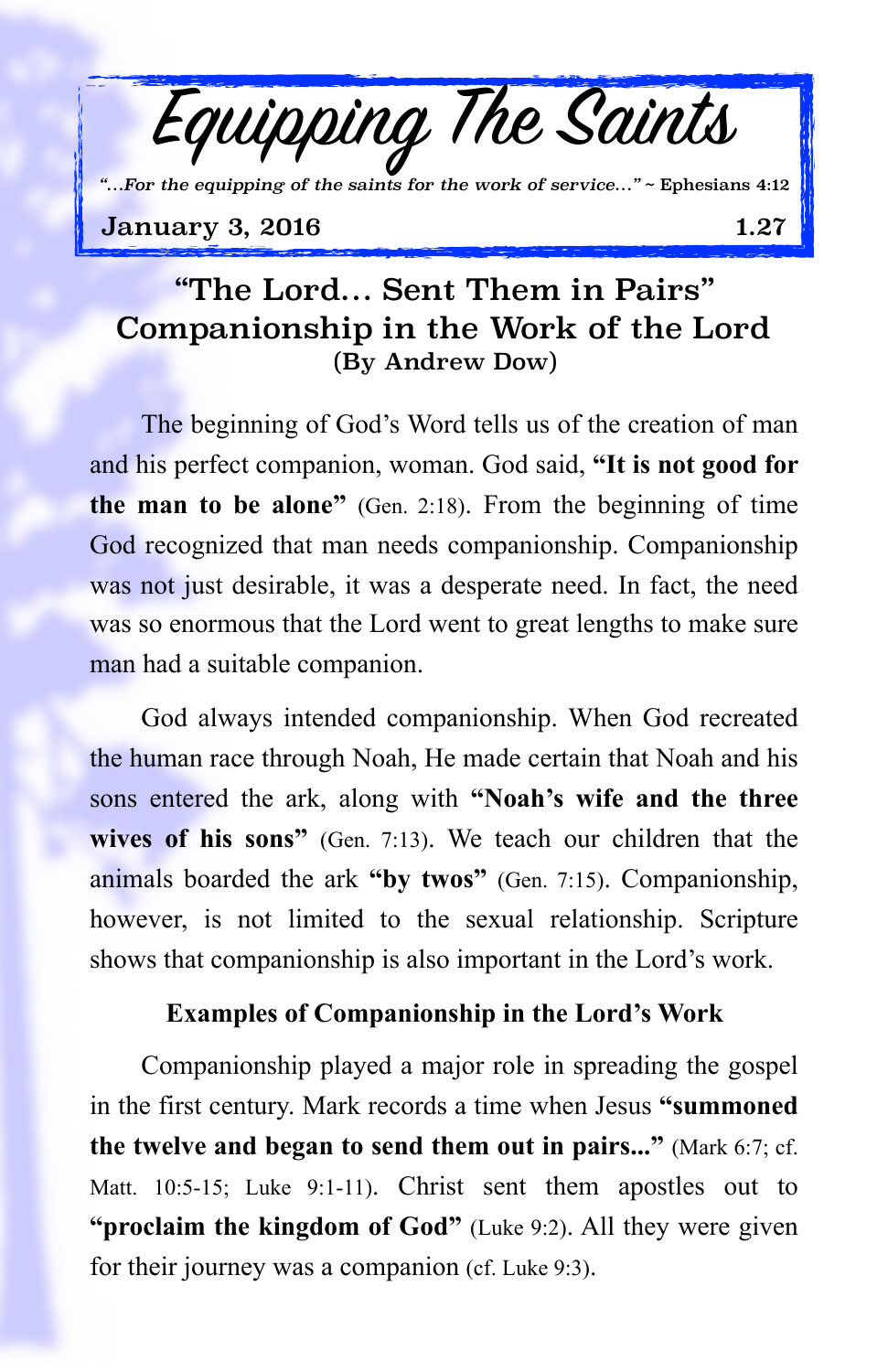Luke records another instance in which **"the Lord appointed seventy others, and sent them in pairs ahead of Him to every city and place where He Himself was going to come"** (Luke 10:1). Jesus said to these men, **"Go; behold, I send you out as lambs in the midst of wolves"** (Luke 10:3). Again, Jesus instructed them not to carry provisions with them, but to rely on what would be given to them (Luke 10:4-8). One of the few things they were allowed to take was a companion.

After Jesus' death, burial, and resurrection we find no such command to travel in pairs (cf. Matt. 28:19-20). However, notice that Jesus' disciples continued the trend of doing the work of the Lord with a companion. For instance, after the events of Pentecost, we find Peter and John working together (Acts 3:1, 3, 4, 11; 4:3, 13, 19). The church of Antioch provides an example of five individuals working **"ministering to the Lord"** with one church (Acts 13:1-2). How wonderful a situation in which five companions were able to work together to spread the gospel in one area! Paul always seems to be found traveling with a companion, or waiting for a companion! In the book of Acts he spends extensive time working with Barnabas (Acts 13-15) and Silas (Acts 15:40; 16-18). Additionally, Paul's companionship with Timothy and Titus becomes evident by reading his epistles to them. Paul was rarely without a "fellow worker," and often with many companions.

## **Some Points of Application**

It is significant that God in the beginning of time, Jesus before His crucifixion, and the disciples during the early days of the church all recognized the importance of companionship. They recognized that working in groups of two or more was valuable in light of the difficult work at hand. How should this knowledge affect the way we work in the Lord's kingdom?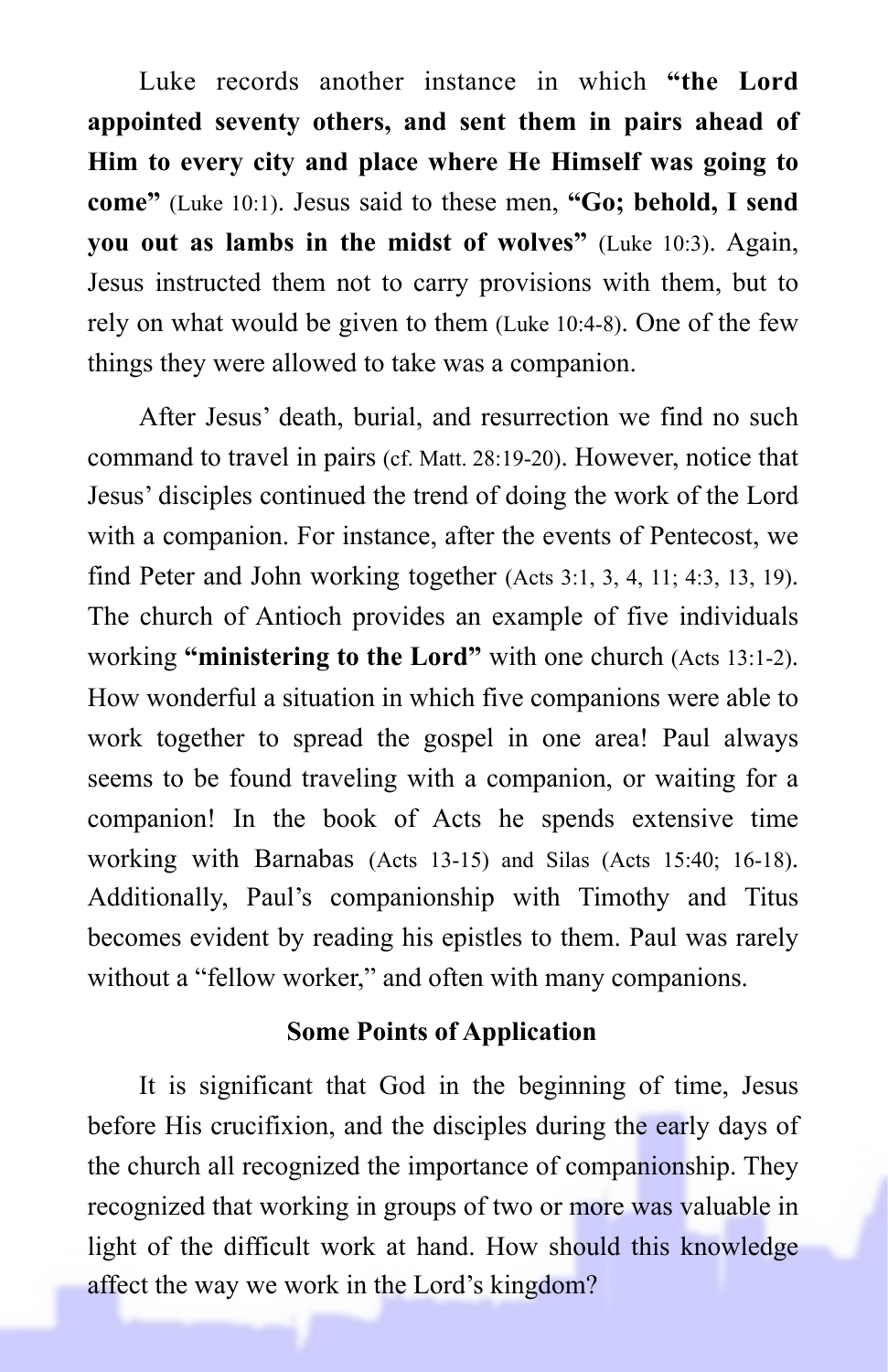**First, we need to work with each other.** Some brethren have the mindset that we **"encouraging one another"** (Heb. 10:24-25) when we worship, but then we're on our own for the rest of the week. This is wrong and dangerous! Perhaps it stems from a belief that designated worship times are the only way in which we serve the Lord. Do we truly believe that the Lord's work is our work, or do we feel that it is only the work of the preachers and elders? Recognize that these things are YOUR responsibility, and then work together to do the work of the Lord.

**Second, we need to accept the help of others.** Have you ever seen a strong Christian fall into sin? Maybe it was an elder, a preacher, or a well respected man or woman. Too often Christians refuse to ask for the help (i.e., companionship) that they truly need. God's people were never meant to be lone wolves. God's people are expected to be a family (Eph. 2:19). How can we be a family if we never allow others to be our companions.

**Finally, we need to work together to save souls.** It is true that local congregations often support a man to be their *"evangelist,"* but that does not remove the local church's responsibility to save souls (Matt. 28:18-20). Perhaps one reason we don't teach the lost is that we fear the uncomfortable *"one on one"* situation. If you think evangelism is something you have to do alone, read the book of Acts. God's people rarely worked alone! There is no need to work alone; find a companion!

To sum up, the preacher accurately wrote, **"Two are better than one because they have a good return for their labor. For if either of them falls, the one will lift up his companion. … And if one can overpower him who is alone, two can resist him. A cord of three strands is not quickly torn apart"** (Eccl.  $4:9-12$ ).